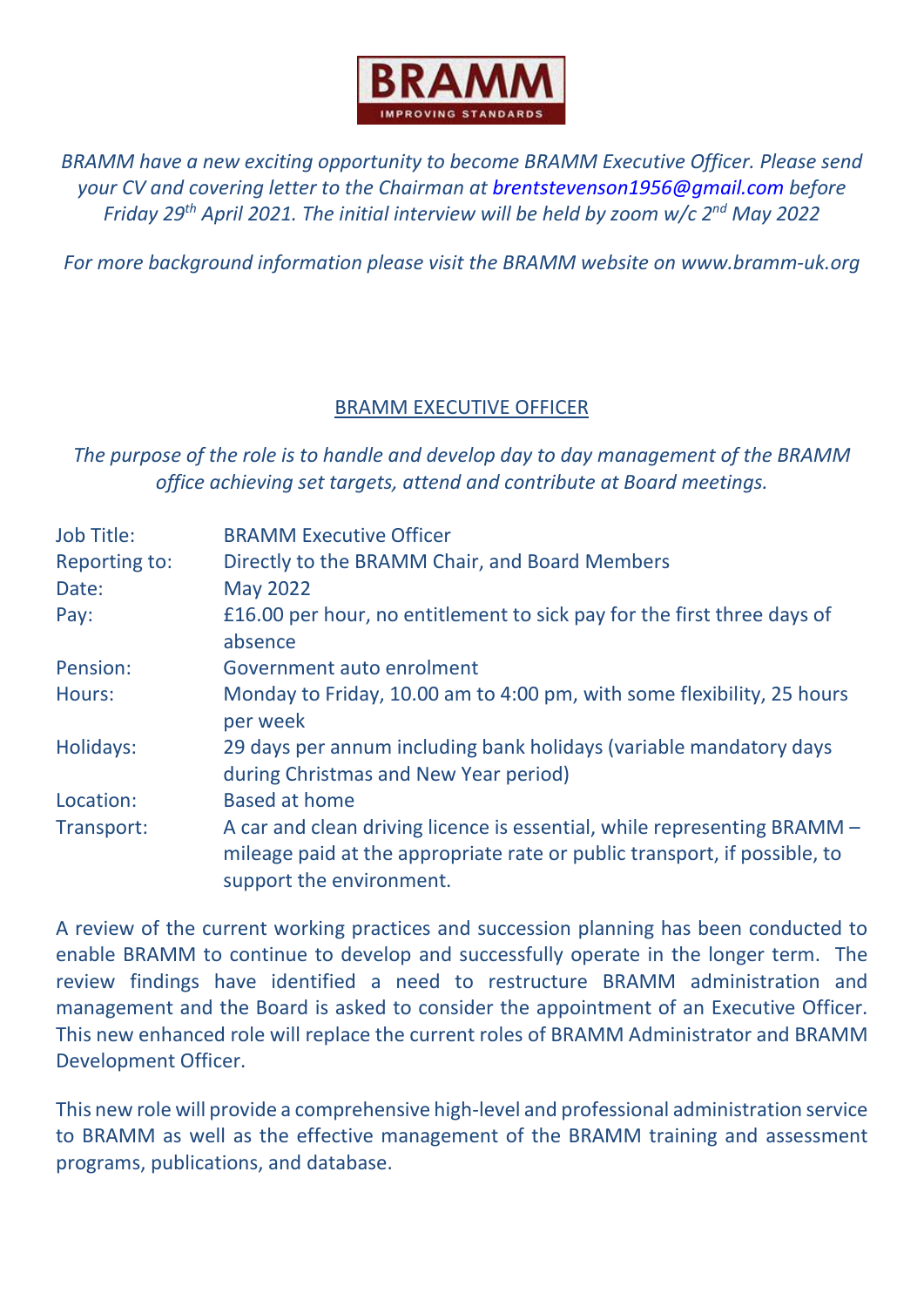Responsibilities will include:

• Maintenance of database, ensuring all information is up to date, sending reminders to Masons when CPD, licences and insurances are nearing renewal dates. Identify potential improvements to the BRAMM database and work with IT providers to implement these. Act as Executive Officer to the Chair and Board, organising and attending meetings, both online and in person. Booking venues, refreshments etc. Producing agendas, minutes and reports and disseminating information to all Board members in good time prior to meetings.

#### Accounts.

Keep an accurate record of all income and expenditure. Create purchase orders and invoices when required. Monitor invoices against services provided and challenge any inaccuracies with providers. Enter all payments onto the online banking system and send emails to signatories for approval. Create financial reports for Board meetings, monthly bank reconciliations and year end accounts for audit. Identify potential improvements to the accounting and banking systems and work with the Board and IT providers to implement these. Monitor budgets and banking arrangements and bring any issues to the Board in a timely manner, arranging extraordinary meetings if necessary.

# BRAMM Liaison Officer

Liaise with OCN to ensure continued direct claim status. Organise and attend two standardisation meetings of the assessors each year, preparing agendas, reports, and minutes. Book venues, refreshments etc. Oversee the implementation of the new BFL videoed assessments and paperless system, and send out the relevant multiple-choice questions to the candidates, and electronically record these on the BRAMM database. Working with the assessors, ensuring around 100 Support Visits throughout the year, approximately 20 Support Visits to be carried out by the Executive Officer themself, within a 75-mile radius of their home. Create a programme of Support Visits for Burial Authorities. Oversee all Complaints and ensure they are completed in a timely fashion, also any issues that are do not fall under the Complaints procedure are dealt with in a timely fashion. Also ensure that all BRAMM Companies complete the new H&S and Risk Assessment paperwork, and up to date versions appear on the BRAMM website. Also, to ensure the Public Liability Insurance Renewals are completed annually and the documents appear on the BRAMM website, with no Pending category.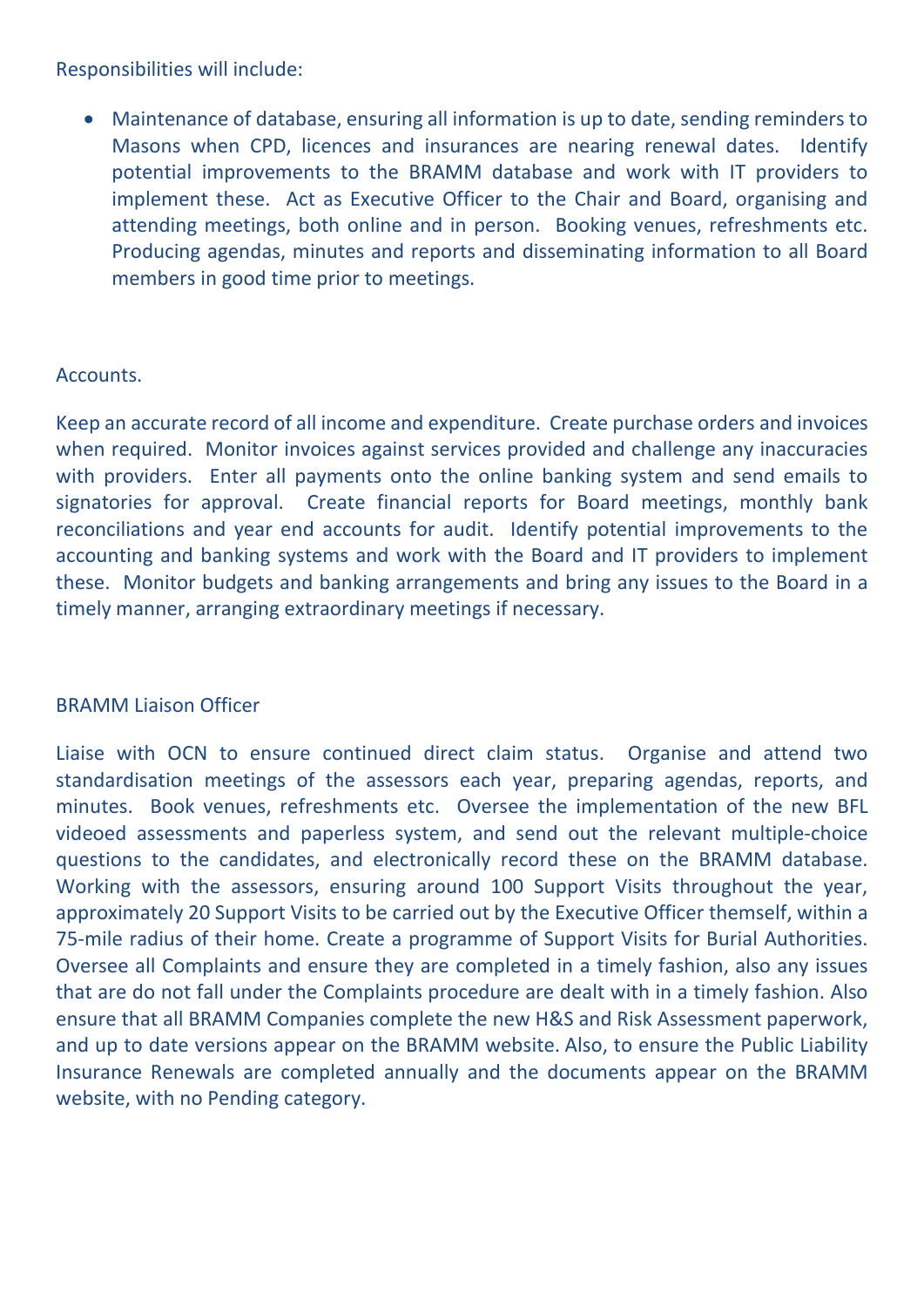### BRAMM publications.

Act as Editor to BRAMM News by creatively writing articles, encouraging others to submit articles, edit and produce draft versions for printing. Organise the printing and distribution of BRAMM News, together with an email version sent every quarter. Keep up to date with emerging legislation and changes in the industry and ensure BRAMM News and the BRAMM Blue Book reflect these. Facilitate an annual review of the BRAMM Blue Book and the Best Guidance section to be developed, to include BRAMM Best Practice Cemetery Regulations and Cemetery Application Forms. Create and publish an annual BRAMM Advertising Supplement to be posted with each quarterly BRAMM NEWS, raising additional income.

# Promotion of BRAMM.

Actively seek opportunities to promote BRAMM to Memorial Masons and Burial Authorities. Attend all industry events representing BRAMM and promote the benefits of registration, especially at SLCC, FBCA and ICCM conferences using a generic BRAMM Promotion agreed with the Board and using the BRAMM Films. Visit Burial Authorities in person, outline benefits, and encourage registration with BRAMM. Liaise with MAB to organise and execute the annual BRAMM Design Competition.

# Administration.

The post holder will be expected to take responsibility and think independently, respond to sudden, unexpected demands, and use autonomous judgment and initiative to provide dayto-day support for BRAMM stakeholders. Take ownership and manage all correspondence received, using initiative to respond in the most appropriate way. It is envisaged that the new BRAMM Executive Officer will need technical support initially, but will be expected to build a library of FAQ's so relying less on others as experience is gained. The BRAMM Executive Officer will manage a budget to acquire advice and experience as required. Undertake monthly progress meetings, by zoom, with the BRAMM Chair, and be ultimately responsible to the BRAMM Board.

Acting as first point of contact for BRAMM, the Executive Officer will need exceptional interpersonal and organisational skills with a high degree of sensitivity and experience of working in, or with, burial authorities or bereavement services.

The BRAMM Executive Officer will be a positive and supportive leader in growing BRAMM, identifying opportunities, and working with the Board to diversify and develop new services to support emerging trends within the Memorial Mason and Burial Authorities industries.